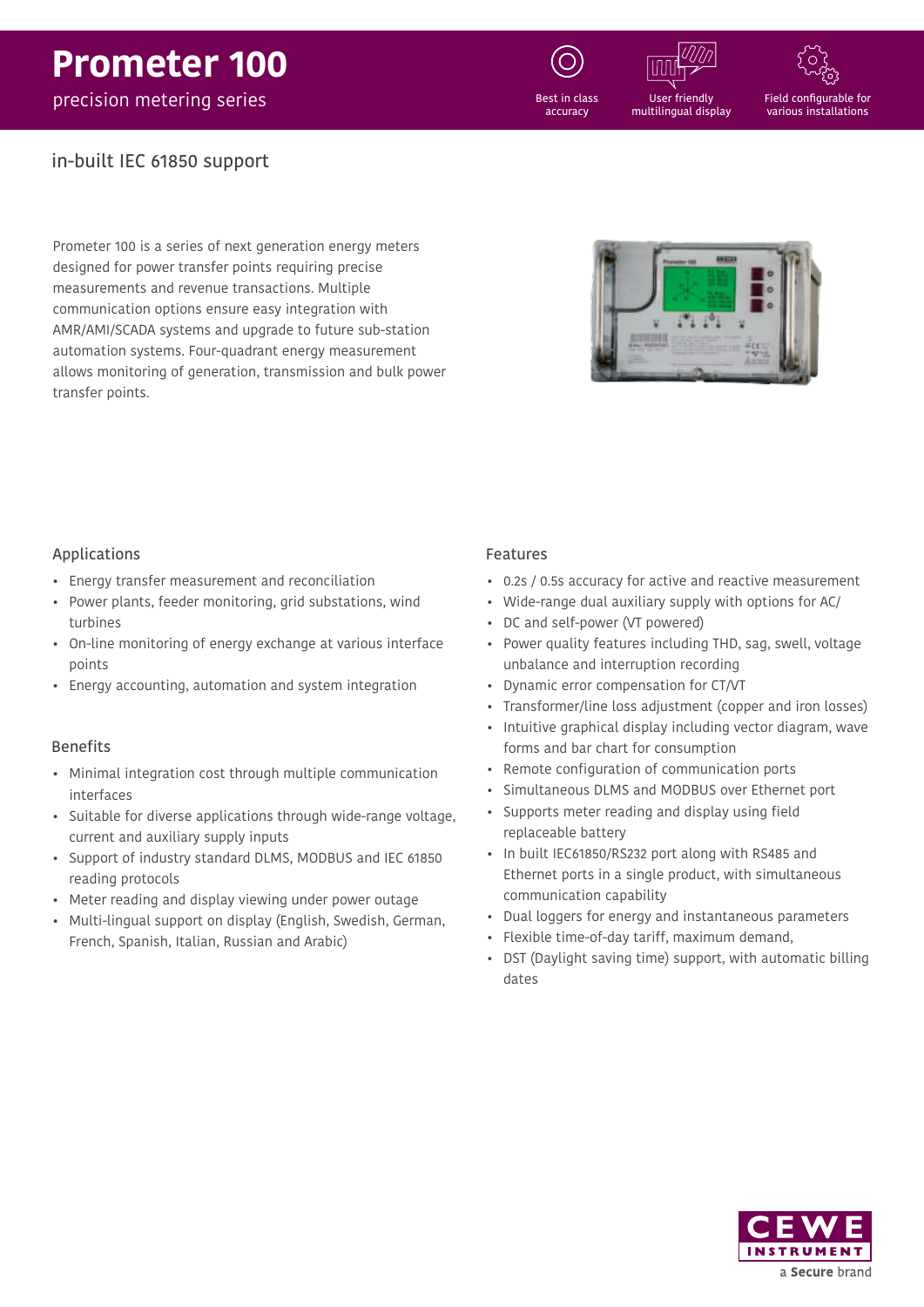### System architecture

Prometer 100 offers various communication ports, such as RS-232, RS-485 for multi-drop connectivity and Ethernet for integrating into communication bus. The communication ports can be configured locally and remotely for ids and IP addresses. Dual-socket support on Ethernet allows for simultaneous communication over MODBUS and DLMS through different clients. All communication ports can simultaneously transfer data at high speeds.



#### RS-485 and Ethernet port scheme station

| Product options                         | Variant options |          |                                               | Variant options |          |
|-----------------------------------------|-----------------|----------|-----------------------------------------------|-----------------|----------|
|                                         | Advance         | Standard | Product options                               | Advance         | Standard |
| Class - 0.2S                            |                 | √        | Optional ports (any one):<br>Rs232 / IEC61850 | $\checkmark$    |          |
| Class - 0.5S                            |                 | √        |                                               |                 |          |
| Measurement: HV4/HV3/LV4                | √               | √        | Ethernet port                                 | $\checkmark$    |          |
| Measurement: LV4 only                   | √               | √        | No pulse I/O                                  | $\checkmark$    |          |
| Self powered                            |                 | M        | Logger 1                                      | $\checkmark$    |          |
| Auxiliary supply: 60-240V               |                 |          | Logger 2                                      | $\checkmark$    |          |
| AC/DC (+20%)                            |                 |          | CT/VT error compensation                      | $\checkmark$    |          |
| Auxiliary supply: 24-48V DC<br>$(+20%)$ |                 | √        | Power transformer loss                        | $\checkmark$    |          |
| Optical communication port              |                 | √        | compensation                                  |                 |          |
| Rs485 communication port                |                 |          | 8 fixed O/P + 4 configurable I/O              | $\checkmark$    |          |
|                                         |                 |          | 4 configurable I/O                            | $\cdot$         |          |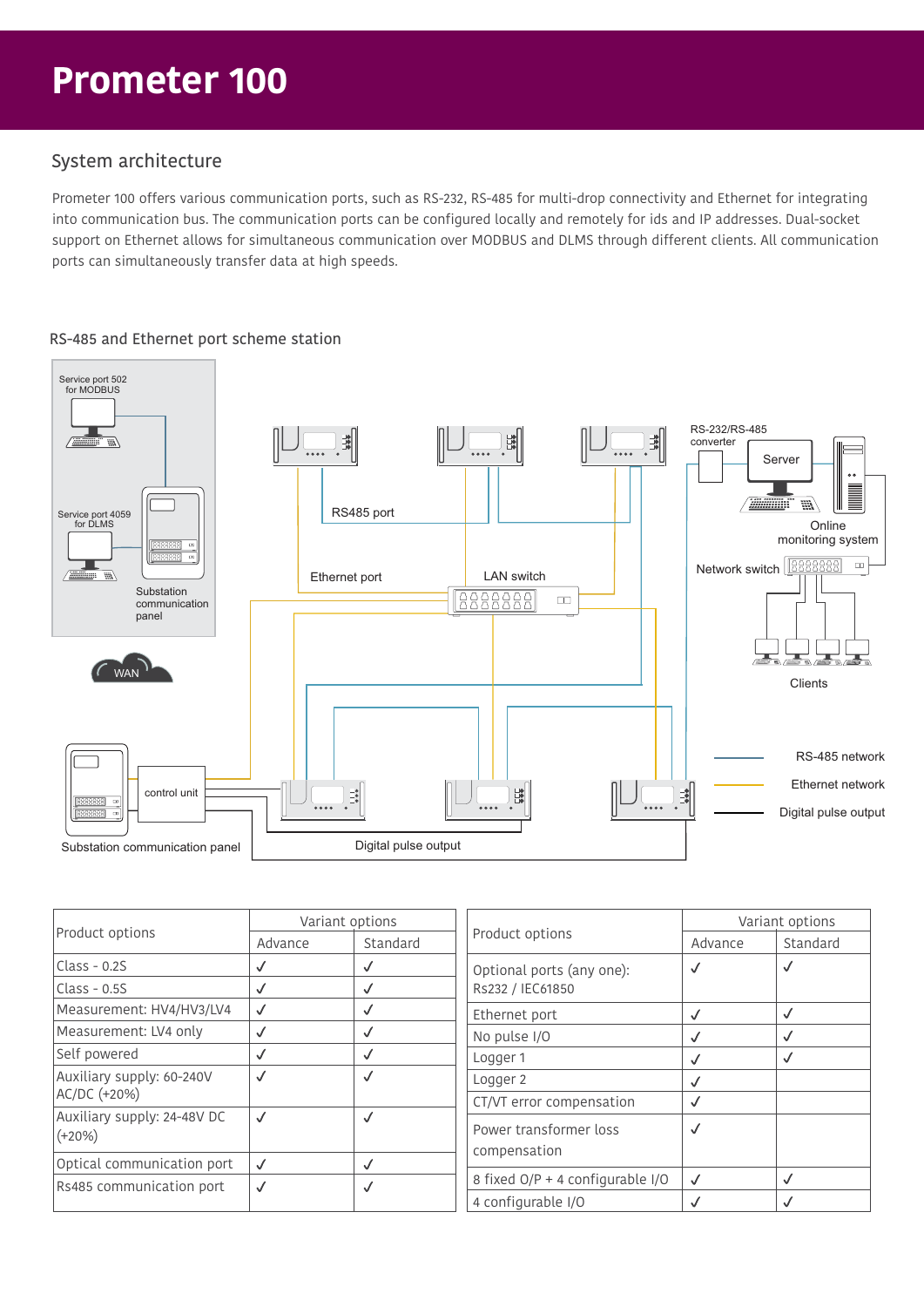

### Technical specifications

| Electrical                                                                                                                                      |                                                                                                                                                                                                                                                                                                                                                                                                                                                                                                                                                                                                                                                                                                                                                                                                                                                                                              |  |  |  |  |
|-------------------------------------------------------------------------------------------------------------------------------------------------|----------------------------------------------------------------------------------------------------------------------------------------------------------------------------------------------------------------------------------------------------------------------------------------------------------------------------------------------------------------------------------------------------------------------------------------------------------------------------------------------------------------------------------------------------------------------------------------------------------------------------------------------------------------------------------------------------------------------------------------------------------------------------------------------------------------------------------------------------------------------------------------------|--|--|--|--|
| Connection type                                                                                                                                 | HV3/HV4/LV4                                                                                                                                                                                                                                                                                                                                                                                                                                                                                                                                                                                                                                                                                                                                                                                                                                                                                  |  |  |  |  |
| Measurement voltage range                                                                                                                       | 100 V to 415 V (L-L) ±30% 3P 4W, 100 V to 240 V (L-L) ±30% 3P 3W                                                                                                                                                                                                                                                                                                                                                                                                                                                                                                                                                                                                                                                                                                                                                                                                                             |  |  |  |  |
| Measurement current range                                                                                                                       | 1-10 A (configurable)                                                                                                                                                                                                                                                                                                                                                                                                                                                                                                                                                                                                                                                                                                                                                                                                                                                                        |  |  |  |  |
| Frequency                                                                                                                                       | 50/60 Hz                                                                                                                                                                                                                                                                                                                                                                                                                                                                                                                                                                                                                                                                                                                                                                                                                                                                                     |  |  |  |  |
| Burden with auxiliary / self-powered (VT)                                                                                                       | Current circuit:<br>< 0.1 VA/phase $@$ 1 A<br>< 0.5 VA/phase $@$ 5 A<br>Voltage circuit in case of Aux power:<br>< 0.1 VA/phase<br>Voltage circuit in case of internal/self power:<br><6 VA/phase                                                                                                                                                                                                                                                                                                                                                                                                                                                                                                                                                                                                                                                                                            |  |  |  |  |
| Accuracy                                                                                                                                        | Class 0.2s or class 0.5s                                                                                                                                                                                                                                                                                                                                                                                                                                                                                                                                                                                                                                                                                                                                                                                                                                                                     |  |  |  |  |
| Maximum withstand voltage                                                                                                                       | 1.5 times of nominal voltage continuously<br>2 times of nominal voltage for 0.5 second                                                                                                                                                                                                                                                                                                                                                                                                                                                                                                                                                                                                                                                                                                                                                                                                       |  |  |  |  |
| Maximum withstand current                                                                                                                       | 1.5 times of Imax continuously<br>10 times Imax for 1 second<br>20 times Imax for 0.5 second                                                                                                                                                                                                                                                                                                                                                                                                                                                                                                                                                                                                                                                                                                                                                                                                 |  |  |  |  |
| Compliance                                                                                                                                      |                                                                                                                                                                                                                                                                                                                                                                                                                                                                                                                                                                                                                                                                                                                                                                                                                                                                                              |  |  |  |  |
| Standards                                                                                                                                       | IEC 62052-11, IEC 62052-31, IEC 62053-22, IEC 62053-23, IEC 62053-24,<br>IEC 62056-52, IEC 61010-1, IEC 61010-2-030, CE,<br>IEC 61850-6, 7-1, 7-2, 7-3, 7-4, 8-1 (as per edition 1 and 2)                                                                                                                                                                                                                                                                                                                                                                                                                                                                                                                                                                                                                                                                                                    |  |  |  |  |
| Environmental<br>Operating temperature<br>Limit range of operation<br>Storage temperature<br>Temperature coefficient<br>Temperature coefficient | IP51, IP53 over front facia<br>-25 $^{\circ}$ C to +60 $^{\circ}$ C<br>$-25^{\circ}$ C to $+70^{\circ}$ C<br>$-40^{\circ}$ C to $+80^{\circ}$ C<br>$<$ 0.3%/10°C (UPF) for class 0.5<br><0.1%/10°C (UPF) for class 0.2                                                                                                                                                                                                                                                                                                                                                                                                                                                                                                                                                                                                                                                                       |  |  |  |  |
| Mechanical                                                                                                                                      |                                                                                                                                                                                                                                                                                                                                                                                                                                                                                                                                                                                                                                                                                                                                                                                                                                                                                              |  |  |  |  |
| Dimension<br>Weight                                                                                                                             | 428 x 133 x 260 mm approx. (meter with 19" rack)<br>299 x 133 x 260 mm approx. (meter with 11" rack)<br>Meter - 3.8 kg approx. $(\pm 0.1 \text{ kg})$<br>11" rack - 2.1 kg (± 0.1 kg), 19" rack - 3.3 kg (± 0.1 kg)                                                                                                                                                                                                                                                                                                                                                                                                                                                                                                                                                                                                                                                                          |  |  |  |  |
|                                                                                                                                                 |                                                                                                                                                                                                                                                                                                                                                                                                                                                                                                                                                                                                                                                                                                                                                                                                                                                                                              |  |  |  |  |
| Software                                                                                                                                        | Two data loggers:<br>• Maximum 50 parameters configurable in each logger<br>Logging of up to 34 energy channels and 80+ instantaneous values,<br>with integration period 1 to 60 minutes<br>• ~4800 Parameter-days capacity at 30 minute interval in each logger<br>Configurable parameters:<br>• 16 time-of-use tariffs, 16 seasons, 16 days types and 16 time zones, 53<br>billing dates, DST dates for 25 years<br>• Logging of up to 100 day for daily energy snapshots<br>• 7 configurable display sequences along with fixed, auto and sealed<br>button sequences<br>• 50+ alarms and 10+compartments for event logging<br>Logging of up to 15 sets of historical data logging<br>Up to 31 <sup>st</sup> individual harmonic component measurement<br>• Power quality features, including voltage sag, swell, unbalance<br>recording<br>Code of Practice (UK BSCP) security protection |  |  |  |  |
|                                                                                                                                                 |                                                                                                                                                                                                                                                                                                                                                                                                                                                                                                                                                                                                                                                                                                                                                                                                                                                                                              |  |  |  |  |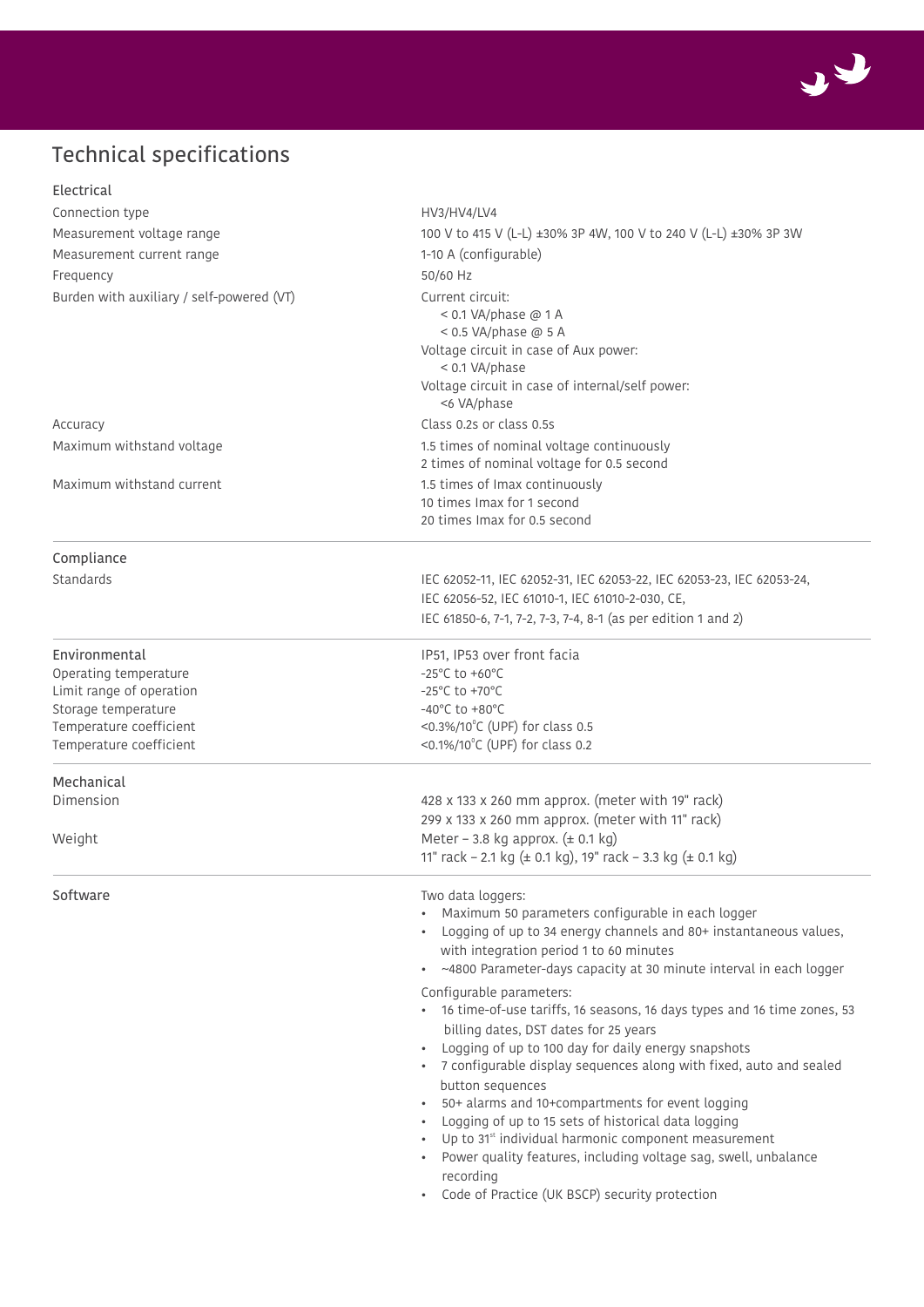### Technical specifications



| Features                           |                                                                                                                                                                                                              |
|------------------------------------|--------------------------------------------------------------------------------------------------------------------------------------------------------------------------------------------------------------|
| Power supply                       | Dual/single auxiliary supply<br>Range: 60-240 V AC/DC (±20%), burden: < 10 VA*<br>Optional range: 24-48 V DC (±20%), burden: <10 VA*                                                                         |
| Display                            | Graphical, with green backlight<br>Extended temperature range -20 °C to +70 °C<br>Size: 69 x 39 mm (W x H), 128 x 80 pixels, pixel size: 0.5 mm <sup>2</sup><br>Max display character size 10 x 5 mm (H x W) |
| <b>Battery</b>                     | Field-replaceable battery for RTC backup and meter reading/display<br>viewing during power outage                                                                                                            |
| Inputs and Outputs                 | 8 fixed pulse outputs<br>4 configurable as pulse inputs/outputs                                                                                                                                              |
| Pulse outputs                      | Type: volt-free, 100 mA<br>Voltage: 48-240 V AC/DC, option for 24-40 V DC,<br>Pulse width: 20 - 1000 ms (for 50Hz); 16 - 1000 ms (for 60Hz)                                                                  |
| Configurable as pulse input/output | Pulse output type: volt-free, 100mA<br>Pulse input type: optical isolator<br>Voltage: 24-240 V AC/DC                                                                                                         |
| Indicator                          | Six LEDs: 2 for metrology, 2 for pulse outputs, 2 for alarms/events                                                                                                                                          |
| Communication                      |                                                                                                                                                                                                              |
| Optical 1107 port                  | Protocol: DLMS, Baud rate: 1200 - 19200 bps, Half duplex                                                                                                                                                     |
| RS232 port                         | Protocol: DLMS, Baud rate: 1200 -57600 bps, Half duplex                                                                                                                                                      |
| RS485 port                         | Protocol: Configurable DLMS/MODBUS RTU,<br>Baud rate: 1200 - 57600 bps, Half duplex                                                                                                                          |
| Ethernet port                      | 10/100 Mbps, Protocol: DLMS and MODBUS TCP simultaneous client<br>Full duplex                                                                                                                                |
| Inbuilt IEC61850                   | Logical nodes: LLNO, LPHD, MMXU, MMTR, MHAI, MABT<br>Reports (RCB)<br>Up to 5 clients<br>Time synchronization - SNTP                                                                                         |
| Connector type                     | Standard RJ45 for all the ports except optical                                                                                                                                                               |
| Accessories (optional)             | 11" rack, 19" rack, software                                                                                                                                                                                 |

\* Electrical, compliance, mechanical, software and features options depend on variant selected.

sales\_australia@securemeters.com www.securemeters.com/au

sales\_europe@securemeters.com www.securemeters.com/eu

**Australia UK India, SE Asia, Africa Europe UAE** sales\_india@securemeters.com www.securemeters.com/in

sales\_middleeast@securemeters.com www.securemeters.com/me

sales\_uk@securemeters.com www.securemeters.com/uk

**www.cewesecure.se**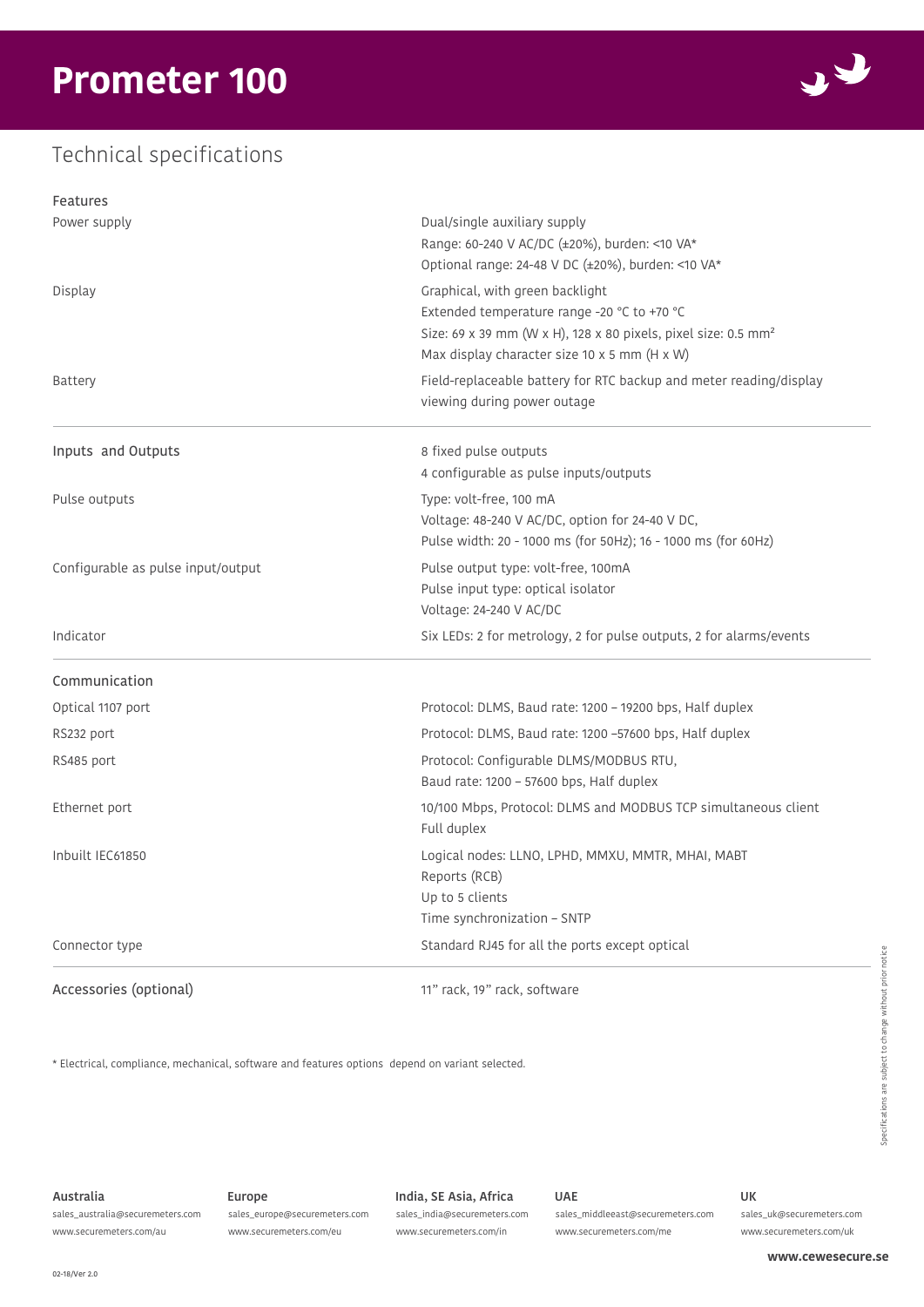



precision metering series

Best in class accuracy

User friendly multilingual display Field configurable for various installations

Hot pluggable communication modules

#### in-built IEC 61850 support

Prometer 100, series of next generation energy meter designed for power transfer points requiring precise measurements and revenue transactions. Flexible and modular communications ensure integration with AMR / AMI / SCADA systems and upgrade to future sub-station automation systems. 4 quadrant energy measurement allows monitoring of generation, transmission and distribution loads.



#### **Applications**

- . Energy transfer measurement and reconciliation
- Power plants, feeder monitoring, grid substations, wind turbines, renewable/PV, industrial and commercial premises
- . On-line monitoring of energy exchange at various interface points
- ! Energy accounting, automation and system integration

#### **Benefits**

- . Minimal integration cost through multiple communication interfaces
- Suitable for diverse applications through wide-range voltage, current and auxiliary supply inputs
- ! Support of industry standard DLMS, MODBUS and IEC 61850 reading protocols
- Meter reading and display viewing under power outage
- Field replaceable hot pluggable communication modules
- ! Multi-lingual support on display (English, Swedish, German, French, Spanish, Italian, Russian and Arabic)

#### **Features**

- 0.2S/0.5S accuracy for active and reactive measurement
- Wide-range dual auxiliary supply with options for AC/DC and self-power (VT powered)
- Power quality features including THD, sag, swell, voltage unbalance and interruption recording
- Dynamic error compensation for CT/VT
- Transformer/Line loss adjustment (Copper and Iron losses)
- Intuitive graphical display including vector diagram, wave forms and bar chart for consumption
- Remote configuration of communication ports
- Simultaneous DLMS and MODBUS over Ethernet port
- Support of meter reading / display over field replaceable battery
- In built IEC61850 along with RS232/RS485 and Ethernet ports in a single product & capability of simultaneous communication through all these ports
- Dual loggers for energy and instantaneous parameters
- Flexible time-of-day tariff, maximum demand support, DST (Daylight saving time) support with automatic billing dates
- Meter cover and terminal cover open detection
- RS232 port compatible with meter-powered modem

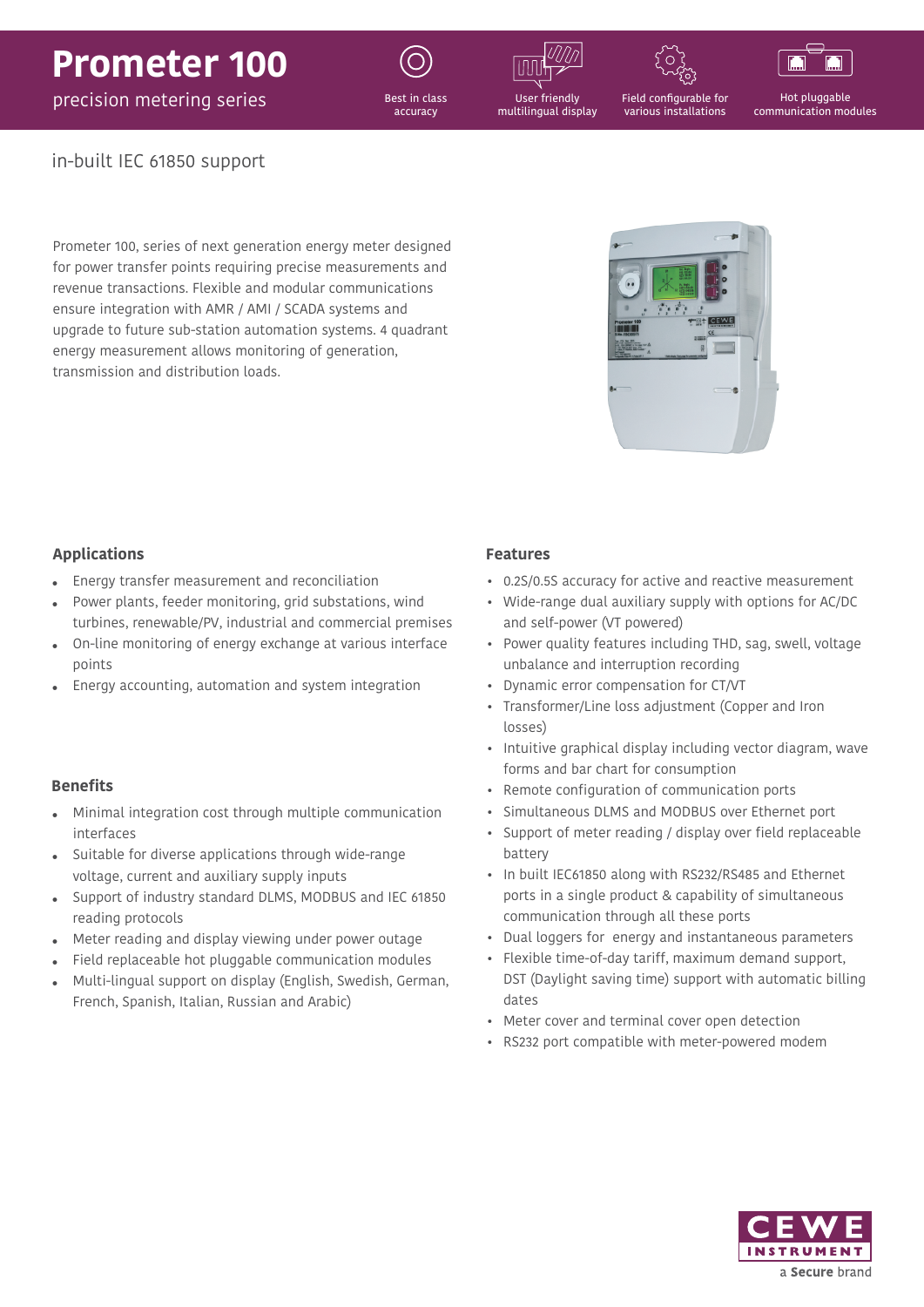#### System architecture

The Prometer 100 offers various communication modules such as RS232 with output to power up terminal modem, RS485 for multidrop connectivity and Ethernet for integrating into communication bus. The communication modules can be hot plugged in field and locally or remotely configured for ids, IP addresses. Dual socket support on Ethernet allows for simultaneous communication over MODBUS and DLMS through different clients. All communication ports can simultaneously transfer data at high speeds.



| Product options                           | Variant options |              |            |                                       | Variant options |              |            |
|-------------------------------------------|-----------------|--------------|------------|---------------------------------------|-----------------|--------------|------------|
|                                           | Advance         | Standard     | Basic      | Product options                       | Advance         | Standard     | Basic      |
| $Class - 0.2S$                            | √               |              |            | Power transformer loss                | $\checkmark$    |              |            |
| $Class - 0.5S$                            | √               | $\checkmark$ | J          | compensation                          |                 |              |            |
| Class - C (MID)                           | √               | √            | J          | Optical communication port            | $\sqrt{2}$      | $\checkmark$ | ✓          |
| Measurement: HV4/HV3/LV4                  | $\checkmark$    | J            |            | Optional ports (max. two):            | $\checkmark$    | $\checkmark$ |            |
| Measurement: LV4 only                     | $\checkmark$    | J            | J          | Rs232/ Rs485/ IEC61850                |                 |              |            |
| Self powered                              | √               | $\checkmark$ | J          | Optional ports (any one):             |                 |              | √          |
| Auxiliary supply: 60-240V<br>AC/DC (+20%) | $\checkmark$    | √            |            | RS232/RS485                           |                 |              |            |
|                                           |                 |              |            | Additional Ethernet port (Optional) √ |                 | $\checkmark$ |            |
| Auxiliary supply: 24-48V DC<br>$(+20%)$   | √               | $\checkmark$ |            | No pulse I/O                          | $\sqrt{ }$      | √            | $\sqrt{ }$ |
| Logger 1                                  | J               | $\checkmark$ | $\sqrt{ }$ | 7 fixed O/P + 4 configurable I/O      | $\checkmark$    | √            |            |
| Logger 2                                  | √               |              |            | 4 configurable I/O                    | $\sqrt{ }$      | $\checkmark$ |            |
| CT/VT error compensation                  | $\checkmark$    |              |            | 2O/P                                  |                 |              |            |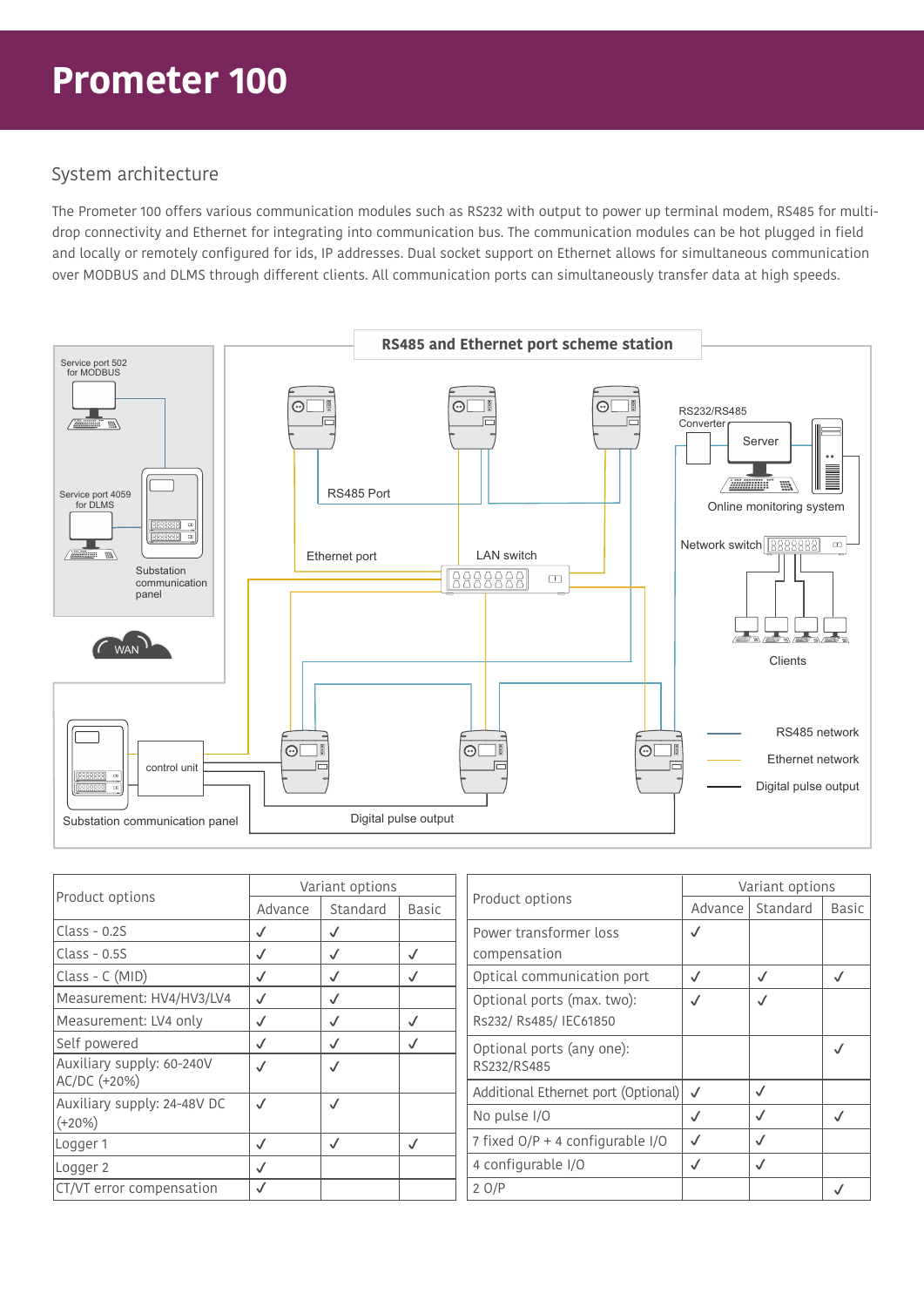![](_page_6_Picture_0.jpeg)

### Technical specifications

| Electrical                                                                                                                                                            |                                                                                                                                                                                                                                                                                                                                                                                                                                                                                                                                                                                                                                                                                                                                                                                                                                                                     |
|-----------------------------------------------------------------------------------------------------------------------------------------------------------------------|---------------------------------------------------------------------------------------------------------------------------------------------------------------------------------------------------------------------------------------------------------------------------------------------------------------------------------------------------------------------------------------------------------------------------------------------------------------------------------------------------------------------------------------------------------------------------------------------------------------------------------------------------------------------------------------------------------------------------------------------------------------------------------------------------------------------------------------------------------------------|
| Connection type                                                                                                                                                       | HV3/HV4/LV4                                                                                                                                                                                                                                                                                                                                                                                                                                                                                                                                                                                                                                                                                                                                                                                                                                                         |
| Measurement voltage range                                                                                                                                             | 100 V to 415 V (L-L) ±30% 3P 4W, 100 V to 240 V (L-L) ±30% 3P 3W,                                                                                                                                                                                                                                                                                                                                                                                                                                                                                                                                                                                                                                                                                                                                                                                                   |
| Measurement current range                                                                                                                                             | 1-10 A (configurable)                                                                                                                                                                                                                                                                                                                                                                                                                                                                                                                                                                                                                                                                                                                                                                                                                                               |
| Frequency                                                                                                                                                             | 50/60 Hz                                                                                                                                                                                                                                                                                                                                                                                                                                                                                                                                                                                                                                                                                                                                                                                                                                                            |
| Burden with auxiliary / Self (VT) powered                                                                                                                             | Current circuit:<br>< 0.1 VA/phase @ 1A, < 0.5 VA/phase @ 5A<br>Voltage circuit in case of Aux power:<br>< 0.1 VA/phase<br>Voltage circuit in case of internal / self power:<br>< 6 VA/phase                                                                                                                                                                                                                                                                                                                                                                                                                                                                                                                                                                                                                                                                        |
| Accuracy                                                                                                                                                              | Class 0.2S / class 0.5S / class C                                                                                                                                                                                                                                                                                                                                                                                                                                                                                                                                                                                                                                                                                                                                                                                                                                   |
| Maximum withstand Voltage                                                                                                                                             | 1.5 times of nominal voltage continuously<br>2 times of nominal voltage for 0.5 second                                                                                                                                                                                                                                                                                                                                                                                                                                                                                                                                                                                                                                                                                                                                                                              |
| Maximum withstand current                                                                                                                                             | 1.5 times of Imax continuously<br>10 times Imax for 1 second<br>20 times Imax for 0.5 second                                                                                                                                                                                                                                                                                                                                                                                                                                                                                                                                                                                                                                                                                                                                                                        |
| Compliance<br>Standards                                                                                                                                               | IEC 62052-11, IEC 62052-31, IEC 62059-31-1, IEC 62053-22, IEC 62053-23,<br>IEC 62053-24, IEC 62056-52, IEC 61010-1, IEC 61010-2-030, CE,<br>MID (EN 50470-1, EN 50470-3), IEC 61850-6, 7-1, 7-2, 7-3, 7-4, 8-1<br>(as per edition 1 and 2)                                                                                                                                                                                                                                                                                                                                                                                                                                                                                                                                                                                                                          |
| Environmental<br>Ingress protection<br>Operating temperature<br>Limit range of operation<br>Storage temperature<br>Temperature coefficient<br>Temperature coefficient | <b>IP54</b><br>$-25^{\circ}$ C to + 60 $^{\circ}$ C<br>$-25^{\circ}$ C to + 70 $^{\circ}$ C<br>$-40^{\circ}$ C to + 80 $^{\circ}$ C<br><0.3%/10°C (UPF) for class 0.5<br><0.1%/10°C (UPF) for class 0.2                                                                                                                                                                                                                                                                                                                                                                                                                                                                                                                                                                                                                                                             |
| Mechanical<br>Dimension<br>Weight                                                                                                                                     | 292.7 x 201.5 x 105.2 mm (± 0.5 mm) (H x W x D)<br>2 kg (+/- 200 gm)                                                                                                                                                                                                                                                                                                                                                                                                                                                                                                                                                                                                                                                                                                                                                                                                |
| Software                                                                                                                                                              | - Two data loggers:<br>Maximum 50 parameters configurable in each logger<br>Logging of up to 34 energy channels and 80+ instantaneous<br>values, with integration period 1 to 60 minutes<br>~4800 Parameter-days capacity at 30 minute interval in each<br>logger<br>- Configurable parameters:<br>16 time-of-use tariffs, 16 Seasons, 16 Day types and 16 Time<br>zones, 53 Billing dates, DST dates for 25 years<br>Logging of up to 100 day for daily energy snapshots<br>7 configurable display sequences along with fixed, auto and<br>sealed button sequences<br>50+ alarms and 10+compartments for event logging<br>- Logging of up to 15 sets of historical data logging<br>- Up to 31st individual harmonic component measurement<br>- Power quality features, including voltage sag, swell, unbalance<br>recording<br>- Delta values monitored and logged |